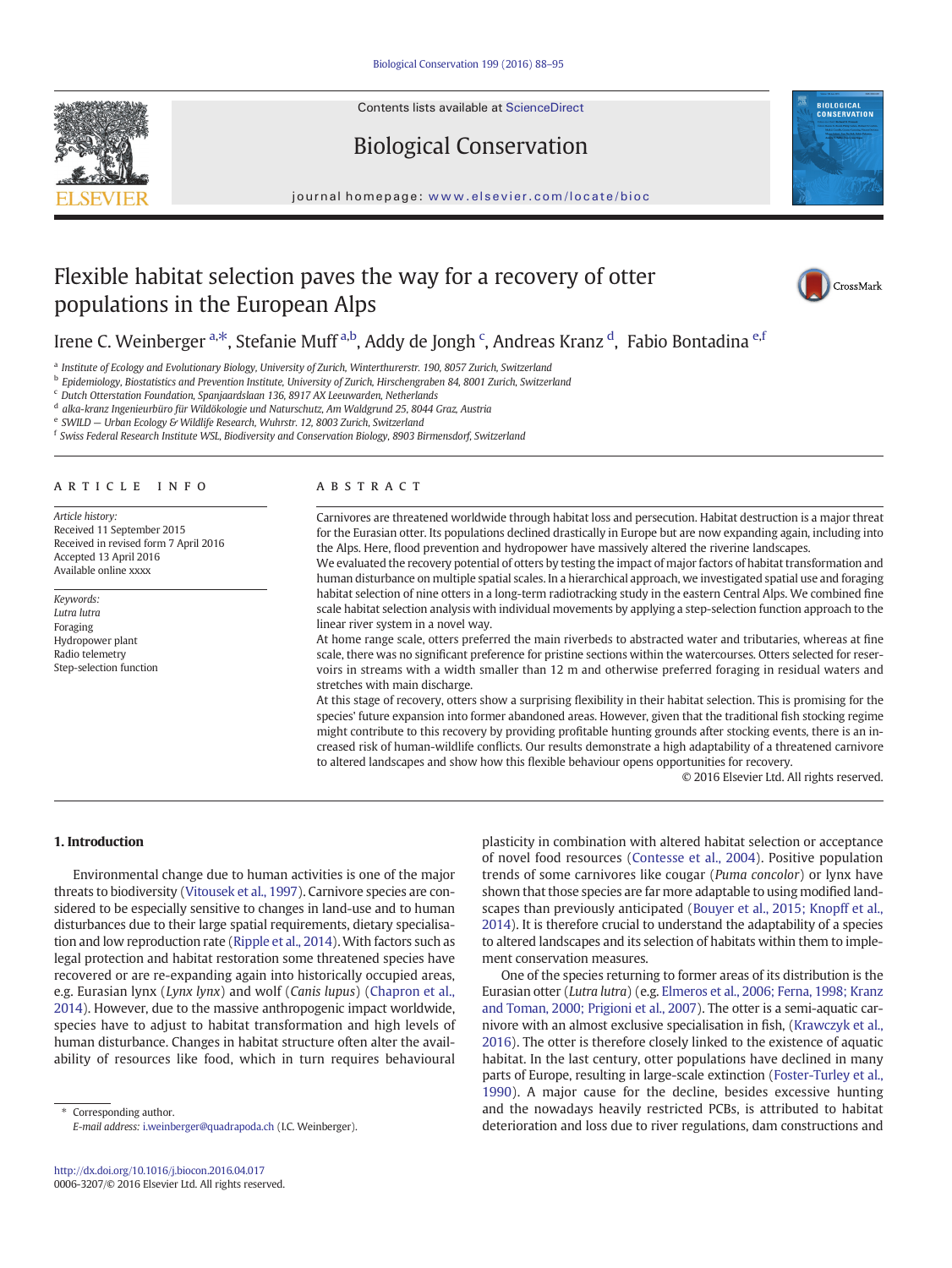<span id="page-1-0"></span>modifications to the riparian landscape [\(Kruuk, 1995](#page-6-0)). Today, the otter is classified as "Near Threatened" according to the IUCN red list ([Roos](#page-7-0) [et al., 2015](#page-7-0)). In recent years, the species is expanding its distribution again and individuals have even been reported to settle in heavily modified landscapes (e.g. [Kranz and Toman, 2000; Kloskowski](#page-6-0) [et al., 2013\)](#page-6-0). This has challenged the notion of the otter being a flagship species of pristine and healthy environments [\(Bifolchi and Lode,](#page-6-0) [2005; Reid et al., 2013](#page-6-0)) and it has raised questions of what kind of habitats they select within anthropogenic altered landscapes. Although the Eurasian otter is the most thoroughly studied otter species ([Kruuk, 2006\)](#page-6-0), so far only a few studies have addressed the ecology of otters in modified landscapes ([Bueno-Enciso et al., 2014;](#page-6-0) [Kloskowski et al., 2013; Pedroso et](#page-6-0) al., 2014; Sales-Luís et al., 2007; [Weber, 2011\)](#page-6-0).

Since the late 1990s, a growing otter population is re-expanding into the eastern Central Alps [\(Kranz and Poledník, 2014; Kranz et al., 2013](#page-6-0)). Within less than two decades, the species has recolonised the Austrian state of Styria [\(Kranz and Poledník, 2012](#page-6-0)), with an estimation of 2.8 in-dividuals/10 km<sup>2</sup> ([Kranz et al., 2013](#page-6-0)). This is surprising as the valley bottoms in the Alpine arc belong to the most recent and rapidly transformed landscapes in Europe ([Stöcklin et al., 2007](#page-7-0)). Here, a multitude of hydropower plants strictly regulate the flow regime of the rivers. Large parts of the watercourses have been altered by channelisation and most of the natural river banks have been converted to revetments [\(Comiti, 2012](#page-6-0)). In the last century, much of the riparian vegetation has been reduced, converted to agricultural lands or replaced by human settlements ([Naiman et al., 1993](#page-6-0)). Despite increasing efforts to restore watercourses, riparian vegetation remains very restricted and under ongoing anthropogenic pressure [\(Comiti, 2012](#page-6-0)). These alterations of the riverine ecosystem have strong negative effects on the aquatic fauna such as the abundance of fish [\(Bain et al., 1988\)](#page-6-0) and, as a consequence, on otter distribution ([Kruuk, 1995\)](#page-6-0).

Human presence has been shown to have adverse effects on otters [\(Juhász et al., 2013; Prenda et al., 2001](#page-6-0)) but has been questioned as a general cause for disturbance (see [Kruuk, 2006\)](#page-6-0). Females can exhibit a higher sensitivity to humans as shown in other mammals, because females choose more remote and pristine habitat for reproduction [\(Ramesh et al., 2015](#page-7-0)). In the Alps, main roads are often close to the watercourses in the valley ground. Additionally, humans visit riparian landscapes for their spare activities, thus probably influencing spacing behaviour of otters.

The objective of this work was to assess the habitat preferences of otters at different scales in a region with a mosaic of modified and natural stretches of watercourses, abstracted waters for hydropower use and standing waters such as ponds. We were especially interested in understanding if modifications of watercourses and human disturbance affect foraging habitat selection of otters. In natural watercourses, fish biomass per  $m<sup>3</sup>$  decreases with increasing river width ([Schager and Peter, 2001](#page-7-0)), and is lower in regulated stretches than where the water flow is natural ([Fette](#page-6-0) [et al., 2007](#page-6-0)). Therefore, we expected otters to prefer the most natural stretches at any given scale because fish biomass modulates presence of otters.

We analysed habitat selection at three scales: population, home range and within home range ([Johnson, 1980](#page-6-0)). At the population scale, we expected a sex-specific difference in the location of home ranges, with territories of females in less disturbed areas. At the home range scale, we predicted that otters mainly forage in the main riverbed or in standing water such as fishponds where fish densities are high. At the fine scale, we expected otters to forage in the most natural parts of rivers while avoiding regulated stretches.

Most models for habitat selection assume that the animals move freely within the landscape. However, many species are restricted in their movements to quasi-linear features, like hedges or rivers. For those species, the analyses that rely on methods based on twodimensions may not capture their real habitat selection in relation to the perceived habitat availability and the results may be biased. [Fortin et al. \(2005\)](#page-6-0) introduced the step-selection function method (SSF), where habitat selection analysis is combined with the species-specific animal movement pattern. To identify fine-scale foraging habitat selection, we developed a novel approach to apply a SSF to the linear system of watercourses.



Fig. 1. Study area in the eastern Central Alps in Styria, Austria, defined by the minimum convex polygon for all otters showing the running and standing water bodies. Blue  $=$ watercourses  $\geq 4$  m, grey = streams < 4 m. Red triangles = reservoir dams (n = 55). (For interpretation of the references to colour in this figure legend, the reader is referred to the web version of this article.)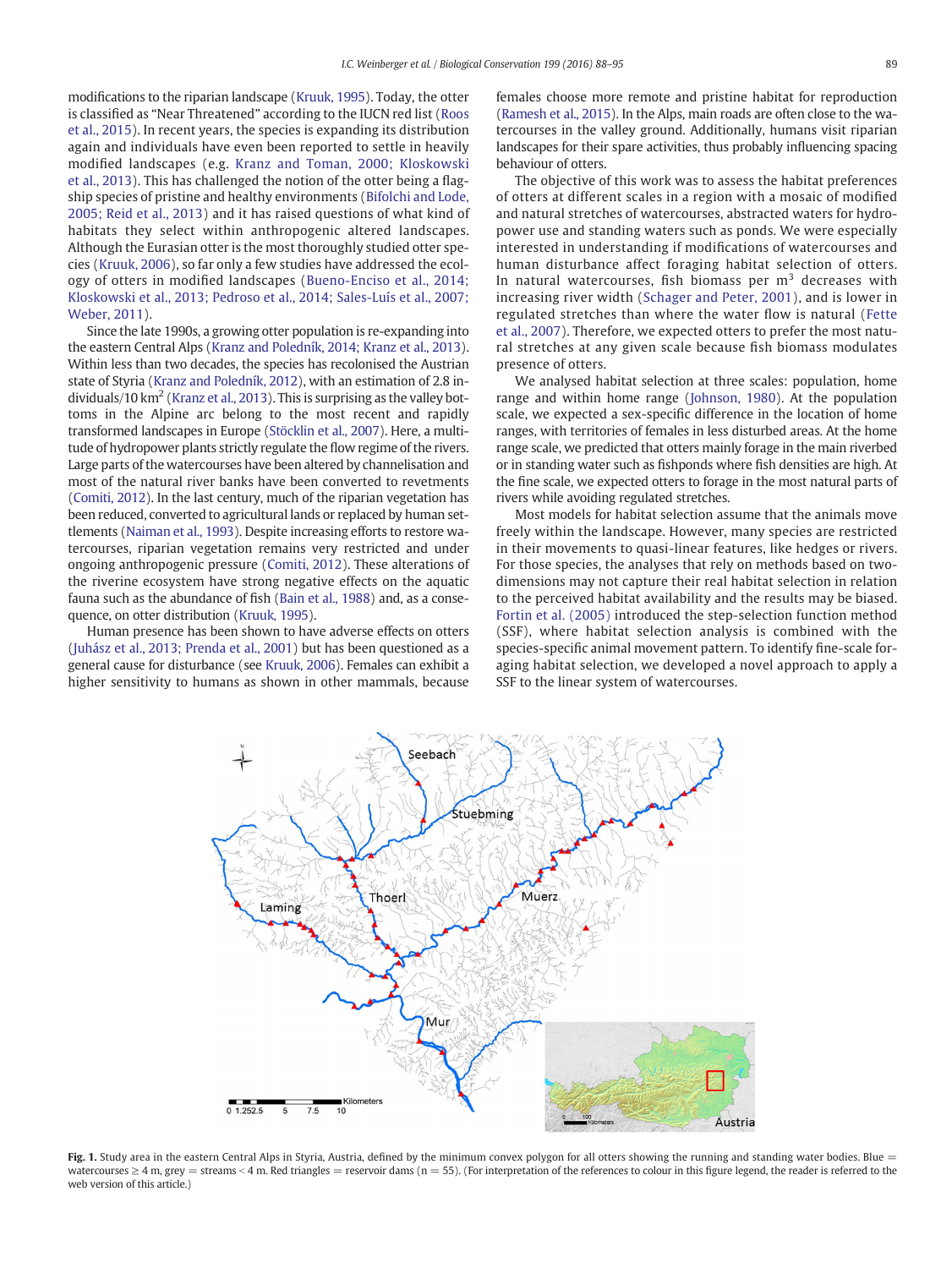# 2. Methods

#### 2.1. Study area

The field study was conducted from May 2010 to March 2013 in the eastern Central Alps in Styria, Austria in the area of Bruck an der Mur (N47°24′36″, E15°16′7″; [Fig. 1\)](#page-1-0). The area covers approximately 1760 km<sup>2</sup>, with about 3090 km length of watercourses. All rivers and streams in the study area belong to the catchment basin of the river Mur, which has a mean annual discharge of 110  $\mathrm{m}^3/\mathrm{s}$ . The main valley in the study area is named after the river Muerz (mean annual discharge: 20  $m^3/s$ ). The waters are mainly inhabited by brown trout (Salmo trutta) and European grayling (Thymallus thymallus). The area at lower attitude is dominated by iron industry, intensive agriculture and urban areas. In the secondary valleys, the landscape changes to agriculture and forests. The elevation of the valley floor ranges from 458 to 974 m, with the surrounding mountains up to 1850 m. The rivers Mur and Muerz and the larger streams are channelled in large parts and dammed for electrical power generation (dams heights up to 5–10 m; [Fig. 1](#page-1-0)).

## 2.2. Radio telemetry

Otters were trapped with soft-catch traps (No. 3, Oneida Victor Inc., Cleveland, Ohio) coupled with GSM trap alarms ([Ó Néill et al., 2007](#page-6-0)). Captures took place in spring and autumn between 2010 and 2012 (Table A1 supplementary material). Trapping actions lasted from five to seven nights. During a given trapping action, traps were set in four to six locations. On average, one otter was caught within 32 trap nights. Once caught, the otter was removed from the trap within 30 min of capture and put into a solid transport box. Intraperitoneal implantation of the transmitter (model 325/L, 42 g,  $9.4 \times 2.3$  cm, life span ca. 15 months; model 400/L, 95 g, 9.7  $\times$  3.3 cm, lifespan ca. 31 months, Telonics Inc., Mesa, Arizona) was carried out in a nearby vet-ambulance after the animal had been sexed and its age estimated. For recovery, otters were kept in a box at a quiet place. All otters were released within 24 h at the location of capture. Animals were then tracked in bouts between sunset and sunrise by a single person on foot and from car using a receiver (Sika, Biotrack Ltd., Dorset UK), a handheld 3-element Yagiantenna and an omnidirectional antenna placed on the car roof. Tracking bouts ranged from 90 to 945 min (mean  $=$  340 min) and covered at least one whole night per month per individual. Within bouts, the location of the focal animal was taken every 15 min. To increase independent locations, animals were additionally tracked 1–2 times every week at random times at night for two consecutive locations. Day resting sites were located at least twice per week. The observer used a GPS (extrex H, Garmin Ltd.) for his location and took the bearing to the animal with a handheld compass. For every observation, activity of the animal was deduced from the variation in signal strength 3–5 min before taking the bearing and by comparing location and strength of the signal to the previous and the following bearing. Activity was classified into three categories: (1) active, (2) passive and (3) unknown. The accuracy of the location of the animal was estimated by the observers using the distance to the animal, the spread of the signal and short-term crosstriangulations done by the observer. The accuracy was categorised as within (1) 10 m, (2) 20 m, (3) 50 m, (4) 100 m and (5) more than 100 m of the estimated location.

The location of the animal was then calculated in ArcView 3 [\(ESRI,](#page-6-0) [2002](#page-6-0)) using the bearing and the location of the observer. Animals were tracked until the sender failed, the animal disappeared or until the field study ended in March 2013 (Table A1). Trial runs to estimate tracking error were conducted at night during the study with the same materials. There, a transmitter was positioned at the bank side at various distances to the observers. Observers estimated the accuracy for each fix with the mentioned categories above. Tracking error and estimated accuracy were visually compared using boxplots. Tracking error data was congruent for the different classes of accuracies. Locations with accuracy  $>$  100 m and data from the first ten days after surgery were excluded for all analyses.

## 2.3. Habitat selection at population level

For the habitat selection at the population level the available area was constructed as a 100% minimum convex polygon (MCP) using ArcGIS 10 [\(ESRI, 2011](#page-6-0)). Habitat categories were designated as main river (watercourses  $\geq 4$  m width) and tributaries (watercourses <4 m width) [\(Table 1](#page-3-0)a). Individuals were considered as the sample units. Habitat selection was assessed with an Habitat Selection-Index (HS-Index) based on the Jacobs-Index [\(Jacobs, 1974](#page-6-0)) with the formula

$$
HS=(u\!-\!a)/(u+a\!-\!(2u\times a))\times 100
$$

where u is the proportion of the resource used and a the proportion of its availability. Values for HS range from 100 to  $-100$  (maximum preference to avoidance). Habitat type was considered to be significantly selected when its mean value on the Jacobs-Index was different from 0 and the 95% credible intervals did not encompass 0. Analyses were done using a Bayesian approach with the package "arm" in R 3.2.2 [\(R Development Core Team, 2015](#page-7-0)).

### 2.4. Home range size and habitat selection at home range level

For home range estimations, active and passive locations were included in the analyses (with resting sites only once). Two home range estimators were used to calculate availability of habitats in R: 95% fixed kernel density contours by the package "adehabitat" [\(Calenge,](#page-6-0) [2006](#page-6-0)) and 95% local convex hulls by the package "t-locoh" ([Lyons](#page-6-0) [et al., 2013\)](#page-6-0). The results of the different estimators were compared using a t-test. As otters foraged in or along water bodies, the actual home ranges used here are the waters within the calculated home range. Foraging habitat selection was assessed exclusively with active locations outside resting sites. The dataset for this analysis was further subset by using locations that were sampled at least 24 h apart to reduce spatial autocorrelation. A used-availability design was applied, where availability of habitat was estimated by a set of random locations that was 10 times larger than the number of used locations. The random locations were drawn using the standard toolbox in ArcGIS 10, setting the extent of the area to the home range given by the kernel density estimator. Habitat was classified into four categorical habitat types: (1) main riverbed (including main discharge, reservoirs and residual waters), (2) abstracted water (the power plant channel and the downstream water outlet), (3) tributaries and (4) standing water ([Table 1](#page-3-0)b, also see Fig. A1). A logistic regression model with habitat type as covariate and animal as random effect was fitted, where the binary response indicated whether the habitat was available (0) or used (1).

# 2.5. Foraging habitat selection within home range

The main riverbed was divided into three habitat functions (a) main discharge, (b) reservoir and (c) residual water (Fig. A1) and its ecomorphology was assessed ([BUWAL, 1998](#page-6-0)). At the fine scale we included the following variables that have shown to be important for otter presence in other studies: water width, water depth, bank type, bank reinforcement type, riparian vegetation type and riparian vegetation width. We additionally included distance to roads (proxy for human disturbance), distance to hydropower plant (source of fragmentation), distance to fishponds (patch of abundant food) and the presence of wood and algae in the water as those are beneficial to fish [\(Hafs et al.,](#page-6-0) [2014](#page-6-0)). This information was attributed to the shapefiles of water bodies obtained by the Austrian Department for Meteorology. All predictor covariates are listed in [Table 1c](#page-3-0). Continuous covariates were centred and scaled. The interaction between habitat function of the main riverbed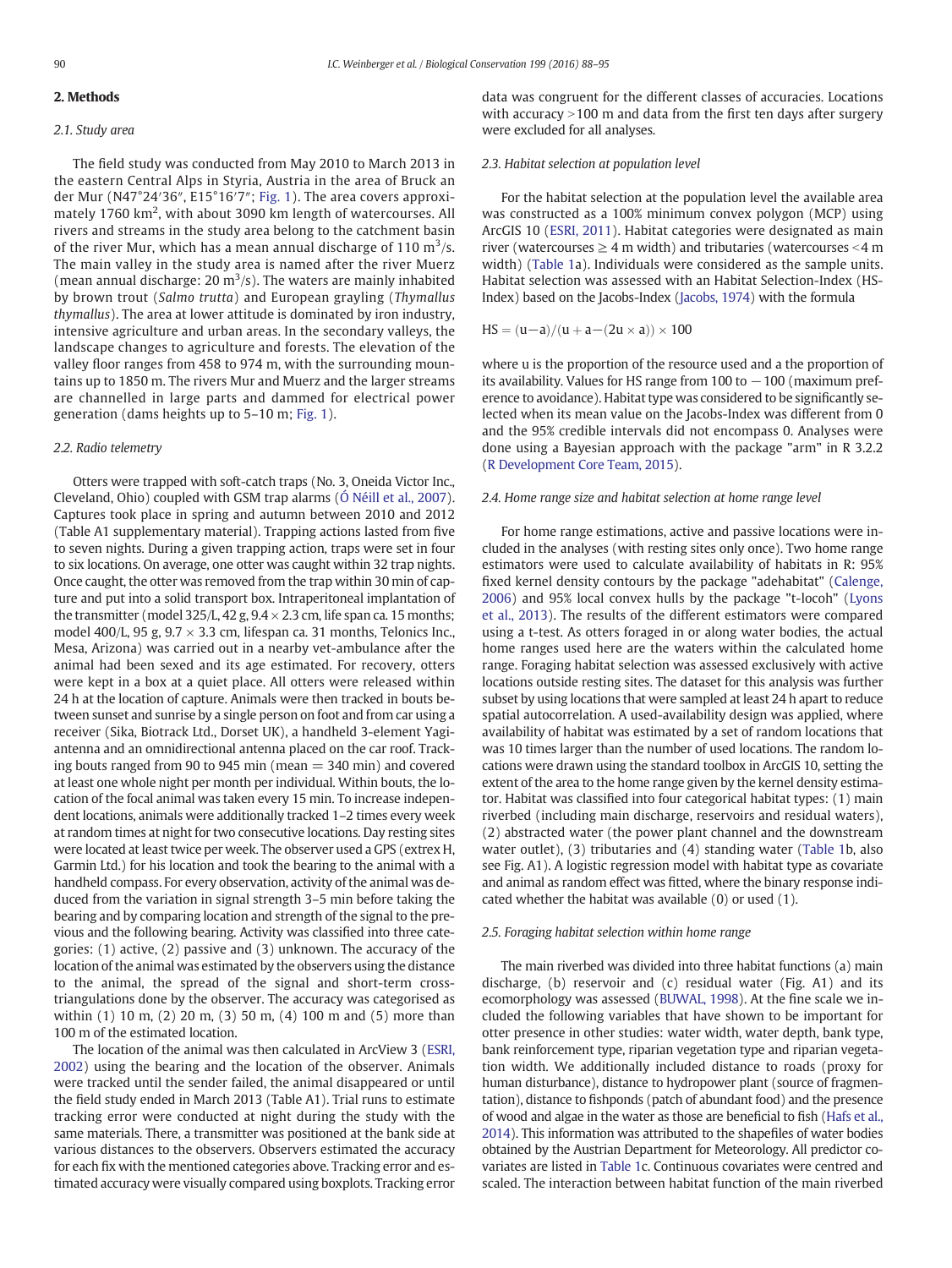### <span id="page-3-0"></span>Table 1

Variables used for habitat selection analysis at three spatial scales.

| Variables                     |                  | Description                                                         | Measurement [unit]                               |
|-------------------------------|------------------|---------------------------------------------------------------------|--------------------------------------------------|
| a) Population level           |                  |                                                                     |                                                  |
| River width                   |                  | $<$ 4 m or $>$ 4 m                                                  | Categorical                                      |
| b) Home range level           |                  |                                                                     |                                                  |
| Habitat type                  | Main riverbed    | Original riverbed                                                   | Categorical                                      |
|                               | Abstracted water | Water diverted from the reservoir to the hydropower plant           | Categorical                                      |
|                               |                  | (power plant channel) and back to the main riverbed                 |                                                  |
|                               |                  | (downstream water outlet)                                           |                                                  |
|                               | Standing water   | Lakes, ponds and fishponds                                          | Categorical                                      |
|                               | Tributary        | All small streams flowing in the main rivers                        | Categorical                                      |
| c) Within home range level    |                  |                                                                     |                                                  |
| Function of the main riverbed | Main discharge   | Unhindered flow of all discharge within the main riverbed           | Categorical                                      |
|                               | Reservoir        | Slow moving water above the dam, sandy and deeper bottom            | Categorical                                      |
|                               | Residual water   | Regulated flow below the dam until tail water                       | Categorical                                      |
|                               |                  | from hydroelectric power station joins                              |                                                  |
| River width                   |                  | Main riverbed width                                                 | Continuous [m]                                   |
| Depth                         |                  | Variability of water depth within the river                         | Ordinal (1–3, with $1 = \text{large}$ ,          |
|                               |                  |                                                                     | $3 = no$ variability)                            |
| River bank modification       |                  | Alterations and bank reinforcement                                  | Ordinal (1-5, with $1 =$ none,                   |
| Vegetation width              |                  | Width of natural or semi-natural vegetation measured from waterside | $5 =$ completely altered)<br>Continuous [m]      |
| Vegetation type               |                  | Type of vegetation from the river perspective                       | Ordinal ("natural" (forest, reed, herbaceous     |
|                               |                  |                                                                     | stretches with at least 1 tree/bush within 25m), |
|                               |                  |                                                                     | "foreign" (herbaceous, meadow, grass),           |
|                               |                  |                                                                     | "artificial" (none))                             |
| Algae                         |                  | Estimated amount of algae in riverbed                               | Ordinal (from $1 =$ none to $3 =$ exceeding)     |
| Wood debris                   |                  | Wood washed up at the bankside                                      | Ordinal (from $1 =$ heaps to $3 =$ none/little)  |
| Distance to fishponds         |                  | Known fishponds within home ranges                                  | Continuous [m]                                   |
| Distance to dams              |                  | Dams for hydropower plant                                           | Continuous [m]                                   |
| Distance to roads             |                  | Paved roads                                                         | Continuous [m]                                   |

and river width was added to the model, because the potential fragmentation of rivers could be more pronounced in small rivers than in larger ones. Moreover, random slopes for all covariate parameters to account for inter-individual differences were included in the model.

Fine-scale habitat selection was then assessed with a conditional use-availability design ([Manly et al., 2002](#page-6-0)). To obtain a resource selection function (RSF) we applied a step-selection function approach [\(Fortin et al., 2005; Thurfjell et al., 2014\)](#page-6-0), where observed steps (the linear segment between two consecutively observed points) are compared to a set of random steps with the same starting point. To generate the random points, we followed the protocol of [Fortin et al. \(2005\),](#page-6-0) where random steps for a given starting point differ in length and direction, and the average distribution of step lengths and angles for a given animal is determined based on the distributions of all the other individuals. From those two distributions, random steps were drawn independently. This protocol allows the animal to move in every direction. Species that move along linear features are, however, restricted in their potential paths. In our study area, the otters moved mainly along rivers and streams with rare excursions to ponds near the riverbed. Therefore, we set up a linear network with the extension "Network Analyst" in ArcGIS 10 along all watercourses. As the distribution of the angles is inherently given by the linear system (i.e. only forward and backward movement is possible) only the distribution of the step lengths was used. Where watercourses enlarged to more than double their size (e.g. when entering a lake), we built a network grid over the area to represent the water area available and connected it with the main network (Fig. A2). Animal movement was modelled along this network. To obtain the distribution of step lengths, the distance between any two consecutive tracking locations with the interval of 15 min of all animals was calculated with the tool "New Route" in the Network Analyst. For each realised step by an animal, 10 random step lengths were drawn from the respective distribution of all other animals. For each of these step lengths, at least two locations were obtained with a potential forward and backward movement, plus additional locations with sideward movement when watercourses merged or connected to a lake. The exact locations for all potential endpoints with a fixed step length were calculated with the tool "Service Area" in Network Analyst. From this pool of potential steps with the same step length one was randomly chosen to be included in the data. This resulted in 10 control steps with each of differing length, representing what was available to the animal when moving (Fig. A3). As this is a matched case–control design, it was analysed with a conditional logistic regression model ([Hosmer](#page-6-0) [and Lemeshow, 2004\)](#page-6-0).

To obtain population-level parameter estimates, a two-stage modelling approach ([Fieberg et al., 2010\)](#page-6-0) was used by employing automated routines that were provided by the "Ts.estim()" function from the R-package "TwoStepCLogit" [\(Craiu et al., 2011](#page-6-0)). Deviance residuals for each stratum (i.e., each set of one used with 10 available points) from the regression were then checked for autocorrelation, following the protocol in Appendix C in [Forester et al. \(2009\)](#page-6-0).

Using the parameter estimates ( $\beta_1$ , ...,  $\beta_n$ ) from the conditional logistic model, a RSF that estimates the preference of a habitat depending on the predictor covariates  $x = x_1, ..., x_n$ , can be obtained by

 $RSF(x) = w(x) = exp(\beta_1 x_1 + ... + \beta_n x_n).$ 

For any values of the covariates x,  $w(x)$  represents the RSF score that approximates the respective proportion between the used and the available frequencies [\(Johnson et al., 2008](#page-6-0)). Values of  $w(x) > 1$  thus indicate that habitats were over-proportionally selected by the animal with respect to their availability, while  $w(x) < 1$  represents habitats that were avoided.

To assess the interaction between habitat category and river width, we used the fitted model to calculate RSF scores changing with river width for each of the three habitat functions (main discharge, reservoir, residual water) separately, plugging the mean of the remaining covariates into the model. Pointwise 95% confidence intervals of the RSF were obtained by using the estimated variance–covariance matrix  $V(\beta)$  of the β-estimates and employing the approach described in [Fox \(2003,](#page-6-0)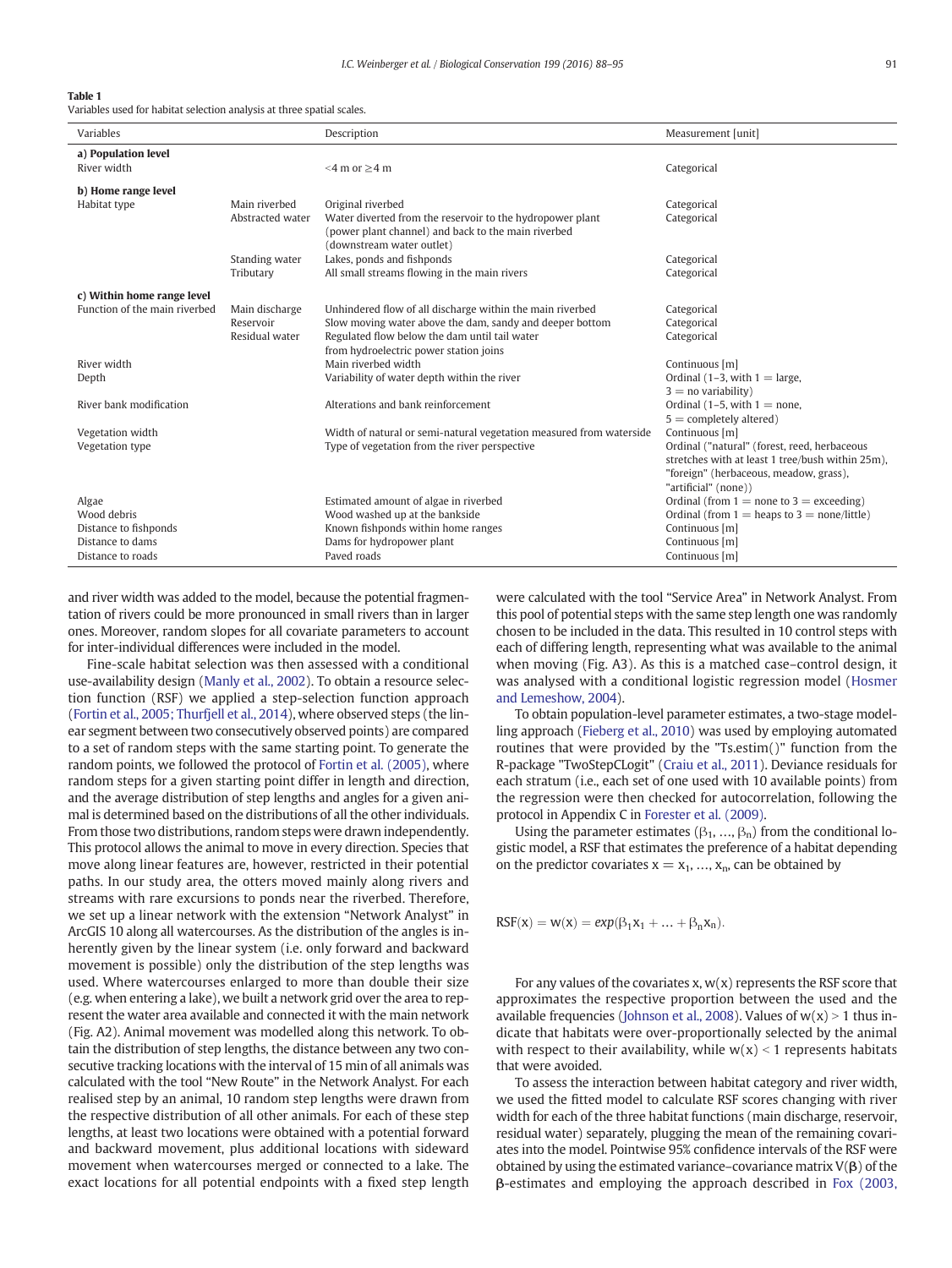[Section 2\).](#page-6-0) The  $V(\beta)$  matrix was estimated via a two-stage bootstrap using 200 iterations in total [\(Efron and Tibshirani, 1986\)](#page-6-0).

### 3. Results

Between May 2010 and March 2012, 10 otters (three males and seven females) were captured and equipped with implanted transmitters. Nine of them could be tracked for more than six months and were included in the analyses (mean duration in days  $= 658$ , min  $=$ 252, max  $= 1032$ ). Combined, the individuals were tracked 13,525 times (mean  $= 1502$ , min  $= 617$ , max  $= 2953$ ), with every individual tracked on average 54 times per month (SD  $\pm$  12, Table A1).

# 3.1. Habitat selection at population scale

The MCP for all individuals combined covered an area of 929 km<sup>2</sup>, consisting of the habitats main rivers (196 km, 500 ha water surface) and tributaries (1483 km, 313 ha; [Fig. 1\)](#page-1-0). When only water area was considered as available to the animals, all individuals used main rivers most of the time (97.5% of all locations) and only occasionally tributaries (345 locations, 2.5%) during their active periods. They showed no sexspecific difference but overall strong evidence for habitat selection of main rivers (HS-Index = 99.99, 95% CI = 99.97-99.99).

# 3.2. Habitat selection at home range scale

Individual home ranges entered the analysis as available area. They were calculated using 10,562 locations (mean  $\pm$  SD per animal  $=$  $1173 \pm 550$ , Fig. A4). The 95% fixed kernels converged at a relative high bandwidth ( $h = 700$ ) due to the linearity of the freshwater system. Home range size varied between the two estimators with mean river lengths of 85.1 km ( $\pm$ 27.5 SD) in kernels and 32.2 km ( $\pm$ 11.8 SD) in local convex hulls. While the length of the main riverbed with the abstracted water and standing water were consistent between the two estimators at approximately 20 km (T-statistic  $=$   $-$  0.1335, p  $=$  0.89), the main difference of river length between the estimators was due to the inclusion of tributaries by the kernel estimator: kernels  $= 65.0$  km, LocoH = 11.6 km (T-statistic = 5.8,  $p < 0.001$ , Fig. A5). Home range size in males was approximately a third larger compared to the females (kernel: F = 16.1  $\pm$  3.4 km, M = 28.3  $\pm$  2.9 km; LocoH: F = 18.3  $\pm$ 6.1 km,  $M = 25.2 \pm 4.1$  km). Females had distinct boundaries between them but overlapped with home ranges of the males. Contrary to the expectation that females would select for the most pristine and remote habitat, they also had home ranges in large rivers  $(N = 2)$ . Both estimators yielded similar results for habitat selection (mean number of independent locations used per animal  $= 109 \pm 39$ ). Logistic regression with standing water as reference category showed a positive selection of the main riverbed (estimate  $= 1.68 \pm 0.30$ ) and a negative selection of tributaries (estimate =  $-0.89 \pm 0.34$ , both p < 0.0001) while the use of abstracted water was indifferent (estimate  $= 0.45 \pm 0.42$ , Fig. A6). For small scale habitat selection, we focused on the main riverbed as this was positively selected and holds a high diversity in functions.

#### 3.3. Foraging habitat selection within home range

In the two-step conditional logistic regression analyses, all variables that were available to all individuals were included (see [Table 1c](#page-3-0)). The autocorrelation values of the residuals were mostly found to be within 95% confidence bands around zero, indicating no interference by autocorrelation. Foraging habitat selection in the main riverbed appears to be influenced by distance to roads (a proxy for disturbance) and by the river width in dependence on the function of the main riverbed (Table 2, Fig. 2). Animals preferred foraging at a greater distance to roads. In streams up to a width of 12 m, reservoirs were highly preferred over main discharge and residual waters. Once the river enlarged, reservoirs were avoided ( $w(x) < 1$ ), while the preference for stretches with

#### Table 2

Two-step conditional logit over all nine animals. Significant factors are in bold.

| Covariates                             | Beta     | SD    | p-Value (Wald) |
|----------------------------------------|----------|-------|----------------|
| Distance to road                       | 0.063    | 0.031 | 0.020          |
| Function of riverbed: width            |          |       |                |
| (Main discharge as reference category) |          |       |                |
| Residual water: width                  | 3.115    | 1.621 | 0.027          |
| Reservoir: width                       | $-2.036$ | 1.126 | 0.035          |
| Distance to dam                        | $-0.103$ | 0.077 | 0.090          |
| River width                            | 0.599    | 0.45  | 0.092          |
| Algae                                  | 0.057    | 0.058 | 0.162          |
| Distance to fishpond                   | $-0.098$ | 0.101 | 0.166          |
| Type riparian vegetation               | $-0.035$ | 0.041 | 0.194          |
| Width riparian vegetation              | $-0.038$ | 0.073 | 0.303          |
| Function of riverbed                   |          |       |                |
| (Main discharge as reference category) |          |       |                |
| Reservoir                              | 0.207    | 0.515 | 0.344          |
| Residual water                         | 0.288    | 1.285 | 0.411          |
| Wood debris                            | 0.027    | 0.086 | 0.377          |
| Riverbank modifications                | $-0.002$ | 0.038 | 0.474          |
| Variability in depth                   | $-0.002$ | 0.054 | 0.483          |
| Material bank side                     | 0.000    | 0.033 | 0.500          |

main discharge and residual waters increased ( $w(x) > 1$ ). The confidence intervals for main discharge are well above unity for rivers more than 12 m, indicating a clear selection of main discharge, given that the watercourse is broad enough.

# 4. Discussion

Our results show that otters cope surprising well within the humanmodified landscape of the Alpine valleys. At three different scales (population, home range and within home range) otters preferred the main riverbed to remote tributaries and standing water. This highlights the importance of the main riverbed as key habitat for otters. However, contrary to our predictions, the studied otters did not show a preference for pristine sections within the main riverbed at the fine scale. Instead, they exploited heavily modified stretches and seemed well adapted to the



Fig. 2. Resource selection function (RSF) changing with width conditionally on each of the three habitat functions of the main riverbed (main discharge, reservoir and residual). The proportion  $f_u/f_a$  relates used and available frequencies. Shaded areas encompass all pointwise 95% confidence intervals.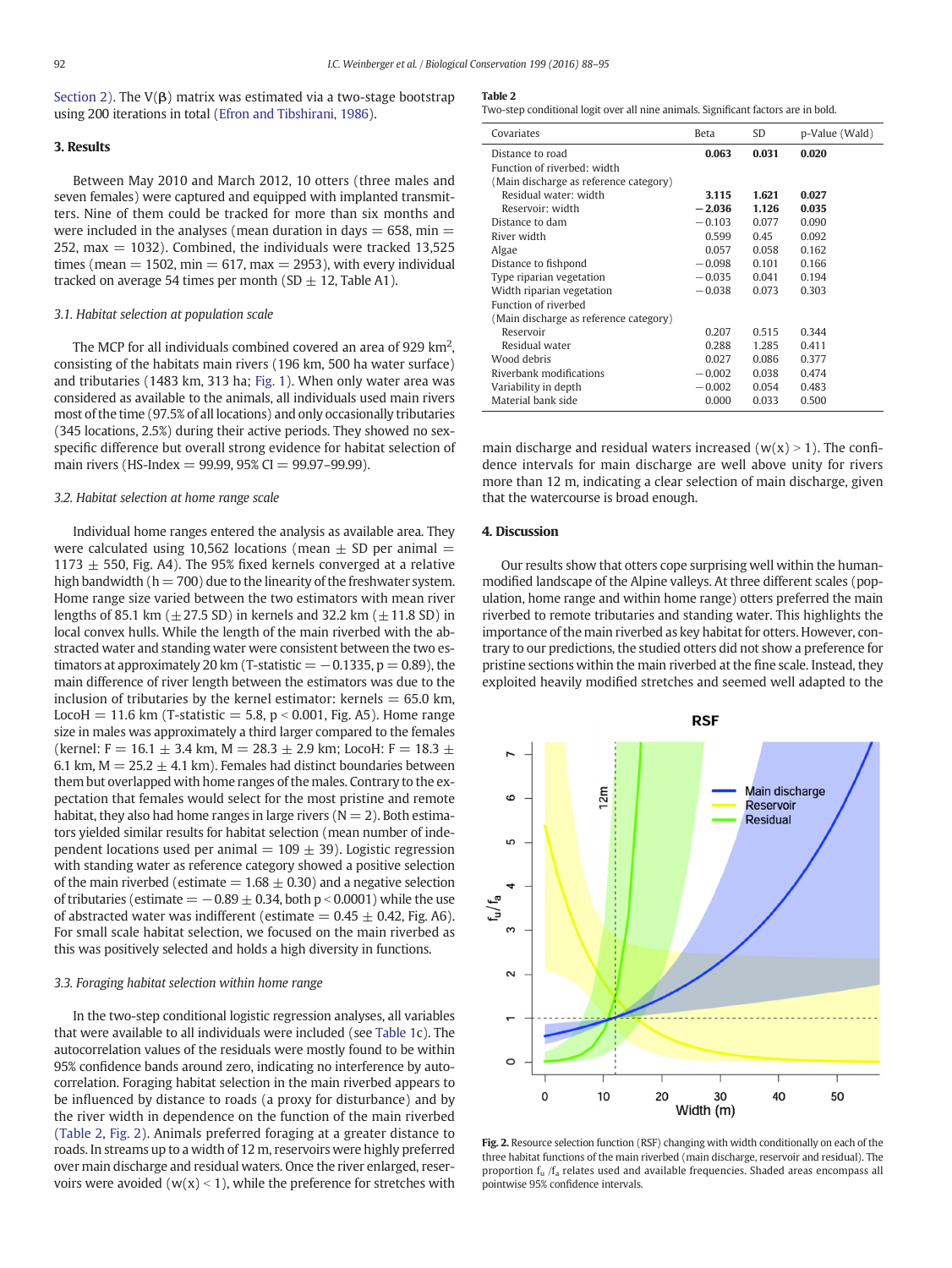altered landscape. This study provides evidence on foraging habitat selection of otters, supporting the results of the studies on prey selection by otters in human dominated landscapes [\(Kloskowski et al., 2013;](#page-6-0) [Pedroso et al., 2014](#page-6-0)). These results show a flexible habitat selection of a threatened mammal and give a promising perspective for the recovery potential in the Alps by the expanding otter population. Our findings are also encouraging for many other areas with indications of recovering otter populations.

## 4.1. Effect of fish distribution on foraging habitat selection

The importance of the main riverbeds in foraging habitat selection of otters can most likely be attributed to fish abundance [\(Clavero et al.,](#page-6-0) [2003\)](#page-6-0). All of the radiotracked otters placed their home ranges along main riverbeds with a width of more than four metres but avoided the extensive network of tributaries. Otters have been shown to prefer hunting in small streams (e.g. [Durbin, 1996](#page-6-0)) which is well explained as fish biomass is negatively correlated to river width [\(Schager and](#page-7-0) [Peter, 2001\)](#page-7-0). However, the negative selection of smaller streams and tributaries of otters in the Alps mirrors the state of these smaller waters: A substantial part of the tributaries are continuous or seasonal torrents, which are heavily modified for flood hazards ([Merwald, 1986\)](#page-6-0). The alterations disconnect those streams from the main rivers and reduce thus fish abundance.

Conversely, the change of the natural discharge of a river or stream to reservoirs and residual waters should have a negative impact on the habitat selection of otters as fish abundance is expected to be higher in natural stretches of rivers ([Fette et al., 2007](#page-6-0)). River bank modifications, vegetation type and width, presence of algae and wood debris are used to identify good fish habitats ([BUWAL, 1998\)](#page-6-0) and were therefore used here as indicators for suitable otter habitat. Contrary to our expectations, otters living in a mosaic of altered and natural stretches of watercourses select for the modified parts.

We believe that a key reason for the preference for reservoirs is due to the unintentional food supply provided by humans. In the study area, fishing associations and private persons rent stretches of running fish waters (varying from  $\leq$ 1 km to 10 km), where they stock fish (usually salmonid species) at any time of the year. At the release site, the increase of the fish biomass can be short-lived: stocked fish often disperse quickly downstream due to antagonistic behaviour of the resident conspecifics, low foraging efficiency, reduced stamina and a general habitat preference for open water ([Weber and Fausch, 2003; Weiss and](#page-7-0) [Schmutz, 1999\)](#page-7-0). The strong current in streams (width  $\le$  12 m) may favour the downstream movement of hatchery-reared fish to the next reservoir. Often large shoals of fish could be observed few days after stocking events occurred upstream in the study area (I. Weinberger, pers. observation). The regime of fish stocking can thus temporarily change a prey-depleted reservoir into a rich foraging ground. Such aggregations of fish were not observed in the reservoirs of the wide rivers, possibly because stocked fish adapts more easily to the lower current of these rivers or because otters prefer to hunt in shallow waters at 0–3 m depth [\(Nolet et al., 1993\)](#page-6-0). This would explain the negative habitat selection of reservoirs in large rivers (width  $> 12$  m).

The selection for the residual waters is inversed to the selection of dam reservoir. Residual water is avoided when the river width is  $12$  m but becomes strongly selected when wider. This is likely due to the amount of water discharge after the dam. In streams, the effect of water loss in the main riverbed is more pronounced than in rivers. Residual waters of large rivers may carry enough water in the meantime to sustain several fish species and therefore harbour more prey than streams.

Surprisingly, standing waters were negatively selected. Particularly fishponds harbour a higher fish biomass per area than the main river. Otters are known to be very attracted to fishponds [\(Kranz, 2000\)](#page-6-0), a common source of human-wildlife conflicts. There were at least 120 managed fishponds in the study area, with many of them not effectively protected against otter intrusion. It was unexpected to see that none was regularly visited by the studied otters. This indicates that food availability and accessibility within the watercourses is high enough for otters to sustain themselves. However, if prey density is decreasing, otters may rely more on unprotected fishponds. Thus, this endangered carnivore exhibits a behavioural plasticity in habitat use not uncommon in other carnivore species [\(Contesse et al., 2004; Moss et al., 2015](#page-6-0)).

## 4.2. Effect of human disturbance on otter habitat selection

Otters used the complete range from pristine streams to heavily modified large rivers. Contrary to the hypothesis that females choose more remote areas than males, the radio-tracked females were found in watercourses of all widths, with varying degrees of modification and human disturbance. However, the three females successfully rearing young had their territories in medium-sized streams (4–10 m width). Reproductive success may indeed be higher in less disturbed habitat, either due to a higher food availability, lower human disturbance or an avoidance of predation by conspecific males [\(Balme et al.,](#page-6-0) [2013](#page-6-0)).

Human disturbance, expressed by distance to paved roads, played a more significant role than in other tracking studies (e.g. [Durbin, 1998;](#page-6-0) [Green et al., 1984\)](#page-6-0). For foraging, otters chose the areas, where human disturbance was the lowest within their home ranges.

This is in accordance with other studies on carnivores, where human disturbance has been shown to shape behavioural patterns, e.g. red fox, cougar or lynx ([Bouyer et al., 2015; Díaz-Ruiz et al., 2015; Smith et al.,](#page-6-0) [2015](#page-6-0)).

Although the inference from a few radiotracked individuals needs to be treated cautiously, we are confident that the observed impact of human disturbance might be even more pronounced in situations with higher human pressure.

## 5. Conclusions and management implications

This study demonstrates that the endangered otter is among the carnivore species that appear to adapt to modified habitat and persist in human-dominated landscapes. This species copes well within seminatural watercourses interspersed by a multitude of barriers and infrastructure for risk management and energy production. We showed that individual otters actually prefer to forage in highly modified habitats such as reservoirs and residual waters while they keep distance to human disturbance. This flexible foraging habitat selection may be the corner stone of otter expansion, particularly to areas with low disturbance by humans. Our results are highly promising for the recovery of the otter in the modern landscape of the Alps and Western Europe.

However, habitat requirements for foraging animals are strongly associated with the availability and accessibility to their main prey. Humans often alter prey abundance by husbandry and thus influence resource use by carnivores. The current regime of fish stocking seems beneficial to otter presence but, at the same time, reinforces the risk of human-wildlife conflicts. Our results suggest that as long as abundant prey is available, otters are highly tolerant of even strong modifications to their aquatic habitat. We suspect that fish stocking could be a crucial prerequisite for part of the observed preferences and may even act as a fragile driver for the currently observed geographic re-expansion of the species. However, otter densities in streams appear unaffected by stocking regime ([Sittenthaler et al. 2015](#page-7-0)). Alternatively, the availability of resting sites may be another limiting factor for otter distribution in a human-dominated landscape as shown in other mustelid species [\(Manning et al., 2013](#page-6-0)) and needs to be explored. Contemporary efforts to restore rivers and streams may improve habitat quality and foster, in the medium term, otter recovery. Our result demonstrate that it is crucial to understand how the interplay of hydropower infrastructure and fish stocking regime influences the natural resources of predators and prey in order to manage and mitigate human-wildlife conflicts.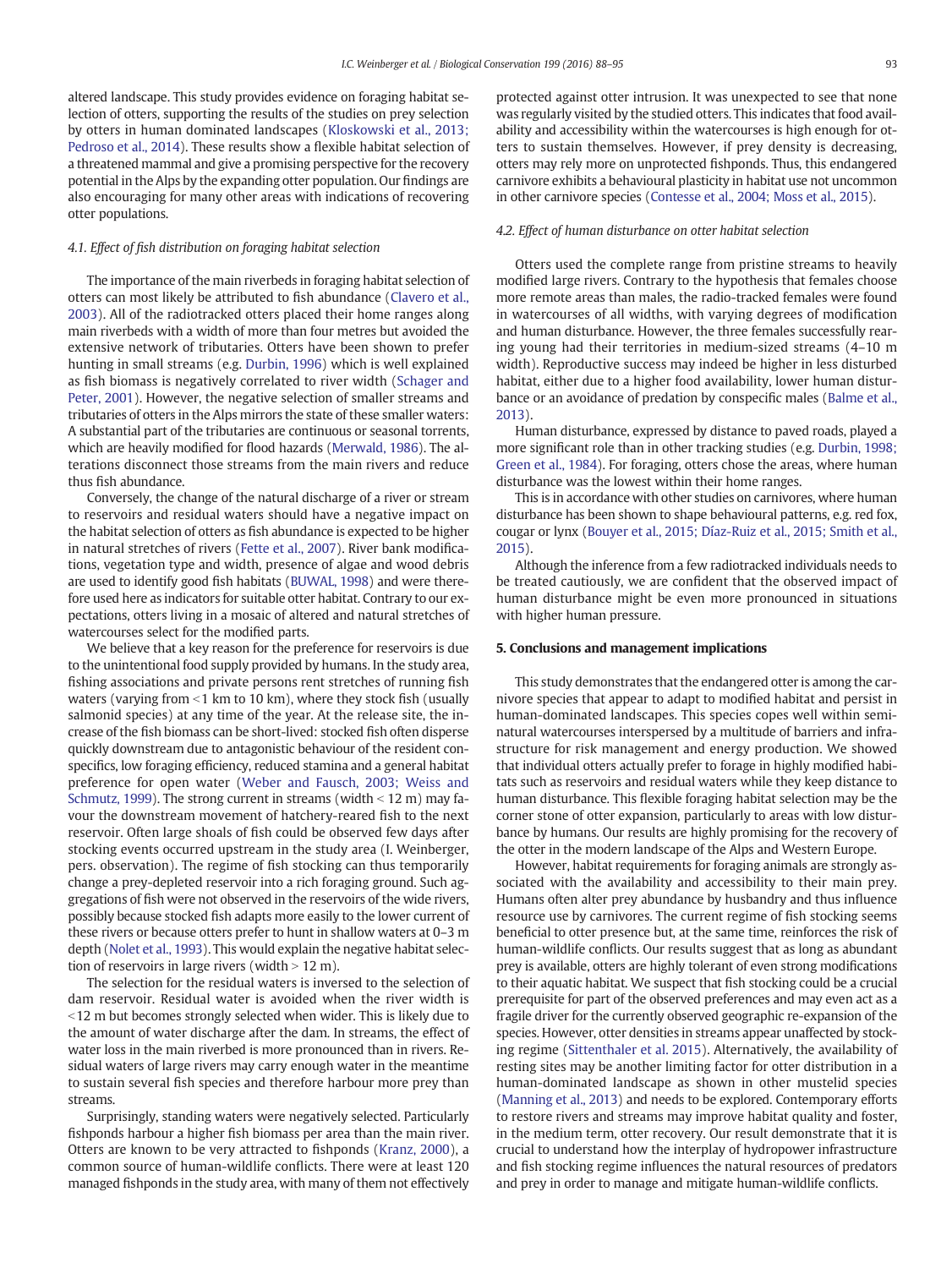# <span id="page-6-0"></span>Acknowledgements

This study was organised by the foundation Pro Lutra, Switzerland and funded by Zuercher Tierschutz, Ernst Goehner Stiftung, Stotzer-Kaestli-Stiftung, Bernd Thies-Stiftung, Autax-Stiftung, Stiftung Temperatio, Conseil International de la Chasse CIC — Sektion Schweiz, Theo-Wucher Stiftung, Claraz-Schenkung, Charlotte und Nelly Dornacher Stiftung, Peter and Anna Weinberger and an anonymous sponsor. Environmental data was provided by GIS Steiermark (Divison 7). Authorization for capture and treatment of otters was given by the government of Styria, Austria (Division 10a and 13c).

We thank Tjibbe de Jong and Lena de Jongh for help capturing the animals and the veterinarians Ivanna Antos, Christa Weissenbacher and Gerd Kaltenegger for conducting the surgeries. We are much indebted to Susana Freire, Iris Hanetseder, Barbara Schnueriger, André Weller, Susanne Pusch, Yves Schwyzer, Gašpar Camlik, Vašek Beran, Lukas Poledník, Aleš Toman, Anja Roy and Manuel Freiburghaus for their fieldwork. Two anonymous reviewers contributed substantially to the manuscript. Finally, we are thankful for the discussions and inputs: Tobias Roth, John Fieberg, Benedikt Gehr, Mirco Lauper, Patrick Laube and Alex van Rensburg.

## Appendix A. Supplementary data

Supplementary data to this article can be found online at [http://dx.](http://dx.doi.org/10.1016/j.biocon.2016.04.017) [doi.org/10.1016/j.biocon.2016.04.017](http://dx.doi.org/10.1016/j.biocon.2016.04.017).

#### References

- Bain, M.B., Finn, J.T., Booke, H.E., 1988. Streamflow regulation and fi[sh community struc](http://refhub.elsevier.com/S0006-3207(16)30153-7/rf0005)[ture. Ecology 69, 382](http://refhub.elsevier.com/S0006-3207(16)30153-7/rf0005)–392.
- Balme, G.A., Batchelor, A., De Woronin Britz, N., Seymour, G., Grover, M., Hes, L., Macdonald, D.W., Hunter, L.T.B., 2013. Reproductive success of female leopards Panthera pardus: the importance of top-down processes. Mammal Rev. 43, 221–237. http://dx.doi.org/[10.1111/j.1365-2907.2012.00219.x](http://dx.doi.org/10.1111/j.1365-2907.2012.00219.x).
- Bifolchi, A., Lode, T., 2005. Efficiency of conservation shortcuts: an investigation with otters as umbrella species. Biol. Conserv. 126, 523–527. http://dx.doi.org/[10.1016/j.](http://dx.doi.org/10.1016/j.biocon.2005.07.002) [biocon.2005.07.002.](http://dx.doi.org/10.1016/j.biocon.2005.07.002)
- Bouyer, Y., Gervasi, V., Poncin, P., Beudels-Jamar, R.C., Odden, J., Linnell, J.D.C., 2015. Tolerance to anthropogenic disturbance by a large carnivore: the case of Eurasian lynx in southeastern Norway. Anim. Conserv. 18, 271–278. http://dx.doi.org[/10.1111/acv.12168](http://dx.doi.org/10.1111/acv.12168).
- Bueno-Enciso, J., Diaz-Ruiz, F., Almeida, D., Perreras, P., 2014. Effects of flow regulation and non-native species on feeding habits of Eurasian otter Lutra lutra in mediterra-
- nean temporary rivers. River Res. Appl. 30, 1296–1308. http://dx.doi.org[/10.1002/rra](http://dx.doi.org/10.1002/rra). BUWAL, 1998. [Ökomorphologie Stufe F Methoden zur Untersuchung und Beurteilung](http://refhub.elsevier.com/S0006-3207(16)30153-7/rf0030) [der Fliessgewässer der Schweiz \(Bern\)](http://refhub.elsevier.com/S0006-3207(16)30153-7/rf0030).
- Calenge, C., 2006. The package "adehabitat" for the R software: a tool for the analysis of space and habitat use by animals. Ecol. Model. 197, 516–519. http://dx.doi.org[/10.](http://dx.doi.org/10.1016/j.ecolmodel.2006.03.017) [1016/j.ecolmodel.2006.03.017.](http://dx.doi.org/10.1016/j.ecolmodel.2006.03.017)
- Chapron, G., Kaczensky, P., Linnell, J.D.C., von Arx, M., Huber, D., Andrén, H., López-Bao, J.V., Adamec, M., 2014. Recovery of large carnivores in Europe's modern humandominated landscapes. Science 346, 1517–1519. http://dx.doi.org[/10.1126/science.](http://dx.doi.org/10.1126/science.1257553) [1257553.](http://dx.doi.org/10.1126/science.1257553)
- Clavero, M., Prenda, J., Delibes, M., 2003. Trophic diversity of the otter (Lutra lutra L.) in temperate and Mediterranean freshwater habitats. J. Biogeogr. 30, 761–769. http:// dx.doi.org[/10.1046/j.1365-2699.2003.00865.x.](http://dx.doi.org/10.1046/j.1365-2699.2003.00865.x)
- Comiti, F., 2012. How natural are Alpine mountain rivers? Evidence from the Italian Alps. Earth Surf. Process. Landf. 37, 693–707. http://dx.doi.org/[10.1002/esp.2267.](http://dx.doi.org/10.1002/esp.2267)
- Contesse, P., Hegglin, D., Gloor, S., Bontadina, F., Deplazes, P., 2004. [The diet of urban foxes](http://refhub.elsevier.com/S0006-3207(16)30153-7/rf0060) (Vulpes vulpes[\) and the availability of anthropogenic food in the city of Zurich,](http://refhub.elsevier.com/S0006-3207(16)30153-7/rf0060) [Switzerland. Mamm. Biol. Z. Saugetierkd. 69, 81](http://refhub.elsevier.com/S0006-3207(16)30153-7/rf0060)–95.
- Craiu, R.V., Duchesne, T., Fortin, D., Baillargeon, S., 2011. Conditional logistic regression with longitudinal follow-up and individual-level random coefficients: a stable and efficient two-step estimation method. J. Comput. Graph. Stat. 20, 767–784. http://dx. doi.org/[10.1198/jcgs.2011.09189.](http://dx.doi.org/10.1198/jcgs.2011.09189)
- Díaz-Ruiz, F., Caro, J., Delibes-Mateos, M., Arroyo, B., Ferreras, P., 2015. Drivers of red fox (Vulpes vulpes) daily activity: prey availability, human disturbance or habitat structure? J. Zool. 298, 128–138. http://dx.doi.org[/10.1111/jzo.12294](http://dx.doi.org/10.1111/jzo.12294).
- Durbin, L.S., 1996. [Individual differences in spatial utilization of a river-system by otters](http://refhub.elsevier.com/S0006-3207(16)30153-7/rf0075) Lutra lutra[. Acta Theriol. \(Warsz\) 41, 137](http://refhub.elsevier.com/S0006-3207(16)30153-7/rf0075)–147.
- Durbin, L.S., 1998. Habitat selection by five otters Lutra lutra in rivers of northern Scotland. J. Zool. Lond. 245, 85–92. http://dx.doi.org[/10.1111/j.1469-7998.1998.tb00075.x.](http://dx.doi.org/10.1111/j.1469-7998.1998.tb00075.x)
- Efron, B., Tibshirani, R., 1986. [Bootstrap methods for standard errors, con](http://refhub.elsevier.com/S0006-3207(16)30153-7/rf0085)fidence intervals, [and others measures of statistical accuracy. Stat. Sci. 1, 54](http://refhub.elsevier.com/S0006-3207(16)30153-7/rf0085)–77.
- Elmeros, M., Hammershøj, M., Madsen, A.B., Sogaard, B., 2006. [Recovery of the otter](http://refhub.elsevier.com/S0006-3207(16)30153-7/rf0090) Lutra lutra in Denmark monitored by fi[eld surveys and collection of carcasses. Hysterix 17,](http://refhub.elsevier.com/S0006-3207(16)30153-7/rf0090) [17](http://refhub.elsevier.com/S0006-3207(16)30153-7/rf0090)–28.

# ESRI, 2002. [ArcView: Release 3.2](http://refhub.elsevier.com/S0006-3207(16)30153-7/rf0095).

# ESRI, 2011. [ArcGIS Desktop: Release 10.](http://refhub.elsevier.com/S0006-3207(16)30153-7/rf0100)

- Ferna, R., 1998. Changes in otter Lutra lutra [distribution in Central Spain in the](http://refhub.elsevier.com/S0006-3207(16)30153-7/rf0105) [1964 ± 1995 period. Biol. Conserv. 86](http://refhub.elsevier.com/S0006-3207(16)30153-7/rf0105).
- Fette, M., Weber, C., Peter, A., Wehrli, B., 2007. Hydropower production and river rehabilitation: a case study on an alpine river. Environ. Model. Assess. 12, 257–267. http:// dx.doi.org[/10.1007/s10666-006-9061-7](http://dx.doi.org/10.1007/s10666-006-9061-7).
- Fieberg, J., Matthiopoulos, J., Hebblewhite, M., Boyce, M.S., Frair, J.L., 2010. Correlation and studies of habitat selection: problem, red herring or opportunity? Philos. Trans. R. Soc. Lond. Ser. B Biol. Sci. 365, 2233–2244. http://dx.doi.org[/10.1098/rstb.2010.0079](http://dx.doi.org/10.1098/rstb.2010.0079).
- Forester, J.D., Im, H.K., Rathouz, P.J., 2009. [Accounting for animal movement in estimation](http://refhub.elsevier.com/S0006-3207(16)30153-7/rf0120) [of resource selection functions: sampling and data analysis. Ecology 90, 3554](http://refhub.elsevier.com/S0006-3207(16)30153-7/rf0120)–3565.
- Fortin, D., Beyer, H., Boyce, M., Smith, D., 2005. Wolves infl[uence elk movements: behav](http://refhub.elsevier.com/S0006-3207(16)30153-7/rf0125)[ior shapes a trophic cascade in Yellowstone National Park. Ecology 86, 1320](http://refhub.elsevier.com/S0006-3207(16)30153-7/rf0125)–1330.
- Foster-Turley, P., Macdonald, S.M., Mason, C.F., 1990. [Otters: An Action Plan for Their Con](http://refhub.elsevier.com/S0006-3207(16)30153-7/rf0130)[servation. IUCN Otter Specialist Group](http://refhub.elsevier.com/S0006-3207(16)30153-7/rf0130).
- Fox, J., 2003. Effect displays in R for generalised linear models. J. Stat. Softw. 8, 1–27. http://dx.doi.org[/10.2307/271037.](http://dx.doi.org/10.2307/271037)
- Green, J., Green, R., Jefferies, D., 1984. [A radio-tracking survey of otters](http://refhub.elsevier.com/S0006-3207(16)30153-7/rf0140) Lutra lutra on a [Perthshire river system. Lutra 27, 86](http://refhub.elsevier.com/S0006-3207(16)30153-7/rf0140)–145.
- Hafs, A.W., Harrison, L.R., Utz, R.M., Dunne, T., 2014. Quantifying the role of woody debris in providing bioenergetically favorable habitat for juvenile salmon. Ecol. Model. 285, 30–38. http://dx.doi.org/[10.1016/j.ecolmodel.2014.04.015.](http://dx.doi.org/10.1016/j.ecolmodel.2014.04.015)
- Hosmer, D.W., Lemeshow, S., 2004. [Applied Logistic Regression. Wiley, New York](http://refhub.elsevier.com/S0006-3207(16)30153-7/rf0150).
- Jacobs, J., 1974. Quantitative measurement of food selection: a modification of the forage ratio and Ivlev's Electrivity Index. Oecologia 14, 413–417. http://dx.doi.org/[10.1007/](http://dx.doi.org/10.1007/s00442-007) [s00442-007](http://dx.doi.org/10.1007/s00442-007).
- Johnson, D.H., 1980. [The comparison of usage and availability measurements for evaluat](http://refhub.elsevier.com/S0006-3207(16)30153-7/rf0160)[ing resource preference. Ecology 61, 65](http://refhub.elsevier.com/S0006-3207(16)30153-7/rf0160)–71.
- Johnson, D.S., Thomas, D.L., Ver Hoef, J.M., Christ, A., 2008. A general framework for the analysis of animal resource selection from telemetry data. Biometrics 64, 968–976. http://dx.doi.org[/10.1111/j.1541-0420.2007.00943.x](http://dx.doi.org/10.1111/j.1541-0420.2007.00943.x).
- Juhász, K., Lukács, B.A., Perpék, M., Nagy, S.A., Végvári, Z., 2013. [Effects of extensive](http://refhub.elsevier.com/S0006-3207(16)30153-7/rf0170) fish[pond management and human disturbance factors on Eurasian otter \(](http://refhub.elsevier.com/S0006-3207(16)30153-7/rf0170)Lutra lutra L. [1758\) populations in Eastern Europe. North. West. J. Zool. 9, 227](http://refhub.elsevier.com/S0006-3207(16)30153-7/rf0170)–238.
- Kloskowski, J., Rechulicz, J., Jarzynowa, B., 2013. Resource availability and use by Eurasian otters Lutra lutra in a heavily modified river-canal system. Wildl. Biol. 19, 439–451. http://dx.doi.org[/10.2981/12-104.](http://dx.doi.org/10.2981/12-104)
- Knopff, A.A., Knopff, K.H., Boyce, M.S., St. Clair, C.C., 2014. Flexible habitat selection by cougars in response to anthropogenic development. Biol. Conserv. 178, 136–145. http:// dx.doi.org[/10.1016/j.biocon.2014.07.017](http://dx.doi.org/10.1016/j.biocon.2014.07.017).
- Kranz, A., 2000. Otters (Lutra lutra[\) increasing in Central Europe: from the threat of ex](http://refhub.elsevier.com/S0006-3207(16)30153-7/rf0185)[tinction to locally perceived overpopulation? Mammalia 64, 357](http://refhub.elsevier.com/S0006-3207(16)30153-7/rf0185)-368.
- Kranz, A., Poledník, L., 2012. [Fischotter Verbreitung und Erhaltungszustand](http://refhub.elsevier.com/S0006-3207(16)30153-7/rf0190).
- Kranz, A., Poledník, L., 2014. [Fischotter in Kaernten: Verbreitung und Bestand. Endbericht](http://refhub.elsevier.com/S0006-3207(16)30153-7/rf9685) [im Auftrag des Amtes der Kaertner Landesregierung, p. 32](http://refhub.elsevier.com/S0006-3207(16)30153-7/rf9685).
- Kranz, A., Toman, A., 2000. [Otters recovering in man-made habitats in central Europe. In:](http://refhub.elsevier.com/S0006-3207(16)30153-7/rf0200) Griffi[ths, H.I. \(Ed.\), Mustelids in a Modern World. Bachhuys Publishers, Leiden,](http://refhub.elsevier.com/S0006-3207(16)30153-7/rf0200) [Netherlands, pp. 163](http://refhub.elsevier.com/S0006-3207(16)30153-7/rf0200)–184.
- Kranz, A., Poledník, L., Pavanello, M., Kranz, I., 2013. [Fischotterbestand in der Steiermark](http://refhub.elsevier.com/S0006-3207(16)30153-7/rf0205) Spurschneekartierungen 2010–[2013. Endbericht. Kluwer Academic Publishers,](http://refhub.elsevier.com/S0006-3207(16)30153-7/rf0205) [Dorddrecht, The Netherlands \(Graz\).](http://refhub.elsevier.com/S0006-3207(16)30153-7/rf0205)
- Krawczyk, A.J., Bogdziewicz, M., Majkowska, K., Glazaczow, A., 2016. Diet composition of the Eurasian otter Lutra lutra in different freshwater habitats of temperate Europe: a review and meta-analysis. Mammal Rev. http://dx.doi.org/[10.1111/](http://dx.doi.org/10.1111/mam.12054) [mam.12054](http://dx.doi.org/10.1111/mam.12054).
- Kruuk, H., 1995. [Wild Otters: Predation and Populations. Oxford University Press Inc., Ox](http://refhub.elsevier.com/S0006-3207(16)30153-7/rf0215)[ford UK.](http://refhub.elsevier.com/S0006-3207(16)30153-7/rf0215)
- Kruuk, H., 2006. [Otters: Ecology, Behavious and Conservation. Oxford University Press](http://refhub.elsevier.com/S0006-3207(16)30153-7/rf0220) [Inc., Oxford UK.](http://refhub.elsevier.com/S0006-3207(16)30153-7/rf0220)
- Lyons, A., Turner, W., Getz, W., 2013. Home range plus: a space–time characterization of movement over real landscapes. Mov. Ecol. http://dx.doi.org/[10.1186/](http://dx.doi.org/10.1186/2051-3933-1-2) [2051-3933-1-2](http://dx.doi.org/10.1186/2051-3933-1-2).
- Manly, B.F.J., McDonald, L.L., Thomas, D.L., McDonald, T.L., Erickson, W.P., 2002. [Resource](http://refhub.elsevier.com/S0006-3207(16)30153-7/rf0230) [Seletion by Animals. second ed. Kluwer Academic Publishers, Dordrecht,](http://refhub.elsevier.com/S0006-3207(16)30153-7/rf0230) **[Netherlands](http://refhub.elsevier.com/S0006-3207(16)30153-7/rf0230)**
- Manning, A.D., Gibbons, P., Fischer, J., Oliver, D.L., Lindenmayer, D.B., 2013. Hollow futures? Tree decline, lag effects and hollow-dependent species. Anim. Conserv. 16, 395–403. http://dx.doi.org/[10.1111/acv.12006](http://dx.doi.org/10.1111/acv.12006).
- Merwald, I.E., 1986. [Wildbäche als Fischgewässer. Österreichs Fischerei 39 pp. 293](http://refhub.elsevier.com/S0006-3207(16)30153-7/rf0240)–305.
- Moss, W.E., Alldredge, M.W., Pauli, J.N., 2015. Quantifying risk and resource use for a large carnivore in an expanding urban-wildland interface. J. Appl. Ecol. http://dx.doi.org/ [10.1111/1365-2664.12563.](http://dx.doi.org/10.1111/1365-2664.12563)
- Naiman, R., Decamps, H., Pollock, M., 1993. [The role of riparian corridors in maintaining](http://refhub.elsevier.com/S0006-3207(16)30153-7/rf0250) [regional biodiversity. Ecol. Appl. 3, 209](http://refhub.elsevier.com/S0006-3207(16)30153-7/rf0250)–212.
- Nolet, B.a., Wansink, D.E.H., Kruuk, H., 1993. Diving of otters (Lutra lutra) in a marine habitat: use of depths by a single-prey loader. J. Anim. Ecol. 62, 22–32. http://dx.doi.org/ [10.2307/5479.](http://dx.doi.org/10.2307/5479)
- Ó Néill, L., de Jongh, A., Ozoliņš, J., De Jong, T., Rochford, J., 2007. Minimizing leg-hold trapping trauma for otters with mobile phone technology. J. Wildl. Manag. 71, 2776–2780. http://dx.doi.org/[10.2193/2006-482](http://dx.doi.org/10.2193/2006-482).
- Pedroso, N.M., Marques, T.A., Santos-Reis, M., 2014. The response of otters to environmental changes imposed by the construction of large dams. Aquat. Conserv. Mar. Freshwat. Ecosyst. 24, 66–80. http://dx.doi.org[/10.1002/aqc.2379](http://dx.doi.org/10.1002/aqc.2379).
- Prenda, J., Lopez-Nieves, P., Bravo, R., 2001. Conservation of otter (Lutra lutra) in a Mediterranean area: the importance of habitat quality and temporal variation in water